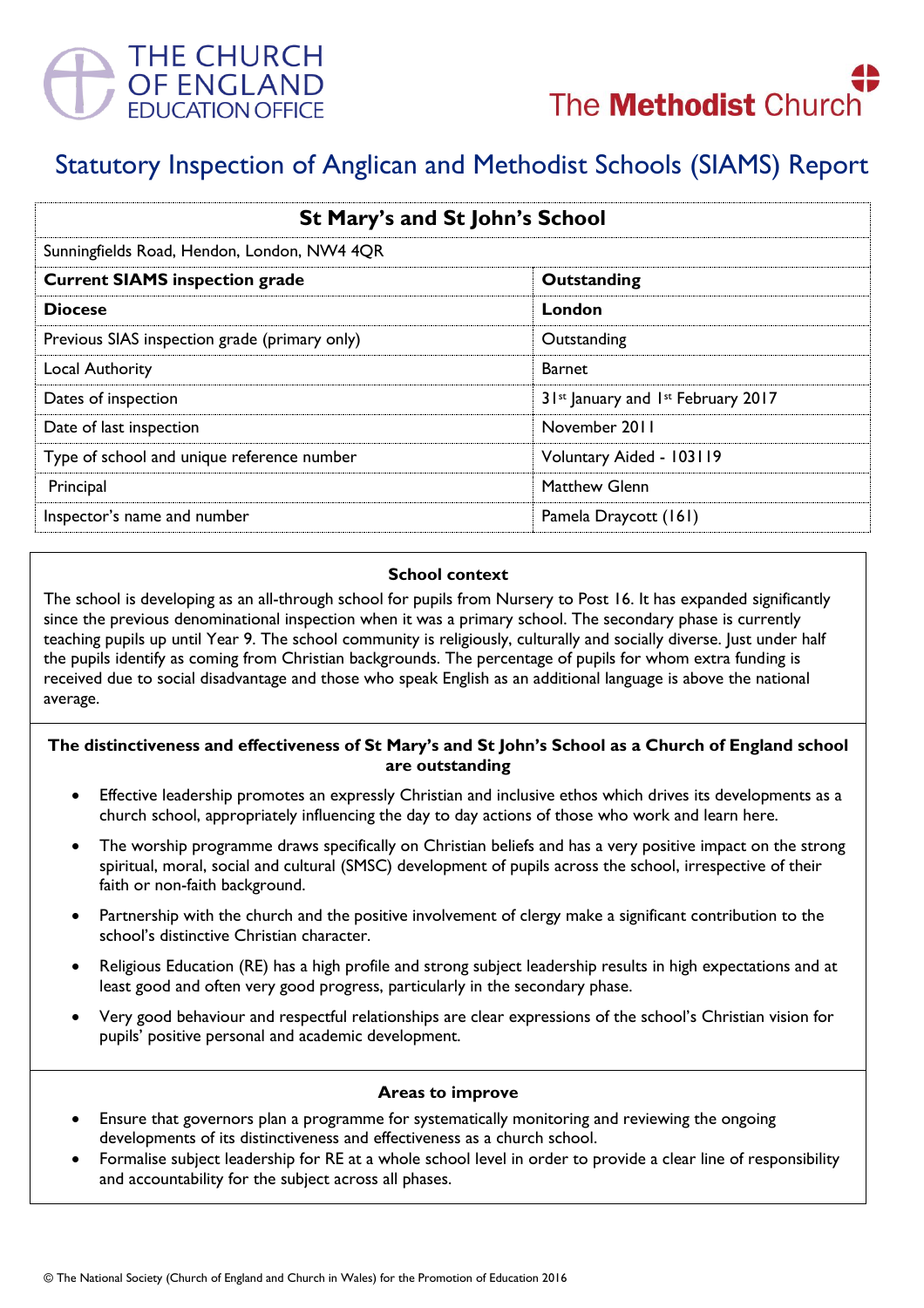### **The school, through its distinctive Christian character, is outstanding at meeting the needs of all learners**

The school's Christian and inclusive ethos is a clear driving force during its transition to an institution catering for pupils from Nursery through to Post 16. Its motto, grounded in biblical text, is that with God, 'everything is possible'. This impacts deeply on both pupils and staff, raising aspirations and aptly driving developments within its nurturing and inspiring ethos. Likewise, its values of 'faith, hope and love' are very well embedded in school life. This means that pupils of all ability levels and backgrounds attain well and are cared for as 'unique' with their own gifts and talents. In turn this supports the respectful relationships evident and impacts positively on pupils' very good personal development and wellbeing. As they grow through school the vast majority are maturing as kind, thoughtful and confident individuals. Attendance is above the national average due to pupils being happy in school where, 'we care for each other and respect each other whatever our religion' as a Year 8 pupil said. In keeping with its Christian ethos, behaviour in and around both sites is very good. On those few occasions where attendance or behaviour fall short, the school works closely and effectively with pupils and their parents to help to bring about improvement. In keeping with its Christian concern for the individual there are strong pastoral systems which offer very good personal support. Pupils enter broadly at national expectations and are making at least good, and often very good progress from their various starting points, as they grow throughout the school. SMSC development and the way that pupils respond is very good. Opportunities within the performing arts, through business and enterprise and across the curriculum, including through RE, are well taken to explore a range of issues of religious, spiritual and moral concern. Pupils are very well supported in taking responsibility for themselves and others. They recognise the importance of charitable giving as a 'way of showing faith in God and helping other people' (Year 9 pupil). There is a wide range of extra-curricular opportunities and visits which deepen pupils' outlook and expands their horizons. Worship and RE contribute deeply to the school's Christian ethos and values. RE makes a very strong contribution to helping pupils appreciate diversity and difference of beliefs and practices locally, nationally and globally. This appropriately includes opportunities to address Christianity as a world-wide multi-cultural faith.

## **The impact of collective worship on the school community is outstanding**

The daily worship programme is at the heart of the school's day. Its themes are thoroughly developed to explore the overarching values of faith, hope and love. This means that staff and pupils see its importance and relevance. As one Year 5 pupil explained, '…it is a time when we are together to think and reflect and pray'. A Year 9 pupil recognised the 'quiet space' provided through worship as being 'valuable'. A wellfocused policy and high quality planning successfully intertwines biblical teaching with Christian values. Consequently, the programme effectively supports pupils in their understanding of Christian teaching about Jesus and the belief in God as Father, Son and Holy Spirit. Christian festivals and key events in school life, such as anti-bullying week and Black History month, are appropriately included. Accordingly, worship contributes in an extremely positive way to pupils' strong SMSC development. It deepens understanding of the church's year as they explore the biblical foundation and symbolism of festivals. Whilst being explicitly Christian it is inclusive of the whole school community. Pupils have an ageappropriate and developing understanding of Anglican practices. This includes the lighting of a candle to represent Jesus as, 'God's light to the world', as a Year 3 pupil reflected. Worship is fittingly extended through special services in church and the regular Eucharist service introduced for Middle School pupils (Year 5 upwards). It is also strongly supported through work in RE and in personal health and social education (PHSE). Pupils of all ages are involved, enthusiastic and respectful during worship. They regularly lead worship in school and church. For example, in the middle school pupils willingly lead discussions and reflections based on the focused materials provided for worship during their personal and academic mentoring (PAM) group. Some pupils are part of the worship and citizenship group which meets regularly to discuss worship and how it relates to action through, for example, charitable giving. Pupils' role in planning and evaluating worship, whilst good, is less well developed than their involvement in leading it. Pupils recognise the importance of prayer. They know the Lord's Prayer and its significance for Christians. Year 6 pupils explain prayer as 'speaking with God' and a way of 'reaching out to God'. They recognise that prayer can help at difficult times. Pupils in Key Stages 1 and 2 value prayer spaces in classrooms whilst those in Key Stage 3 recognise the importance of prayer through the prayer tree which some use. However, the school's use of outside spaces to enhance pupils' prayer and reflection opportunities is not